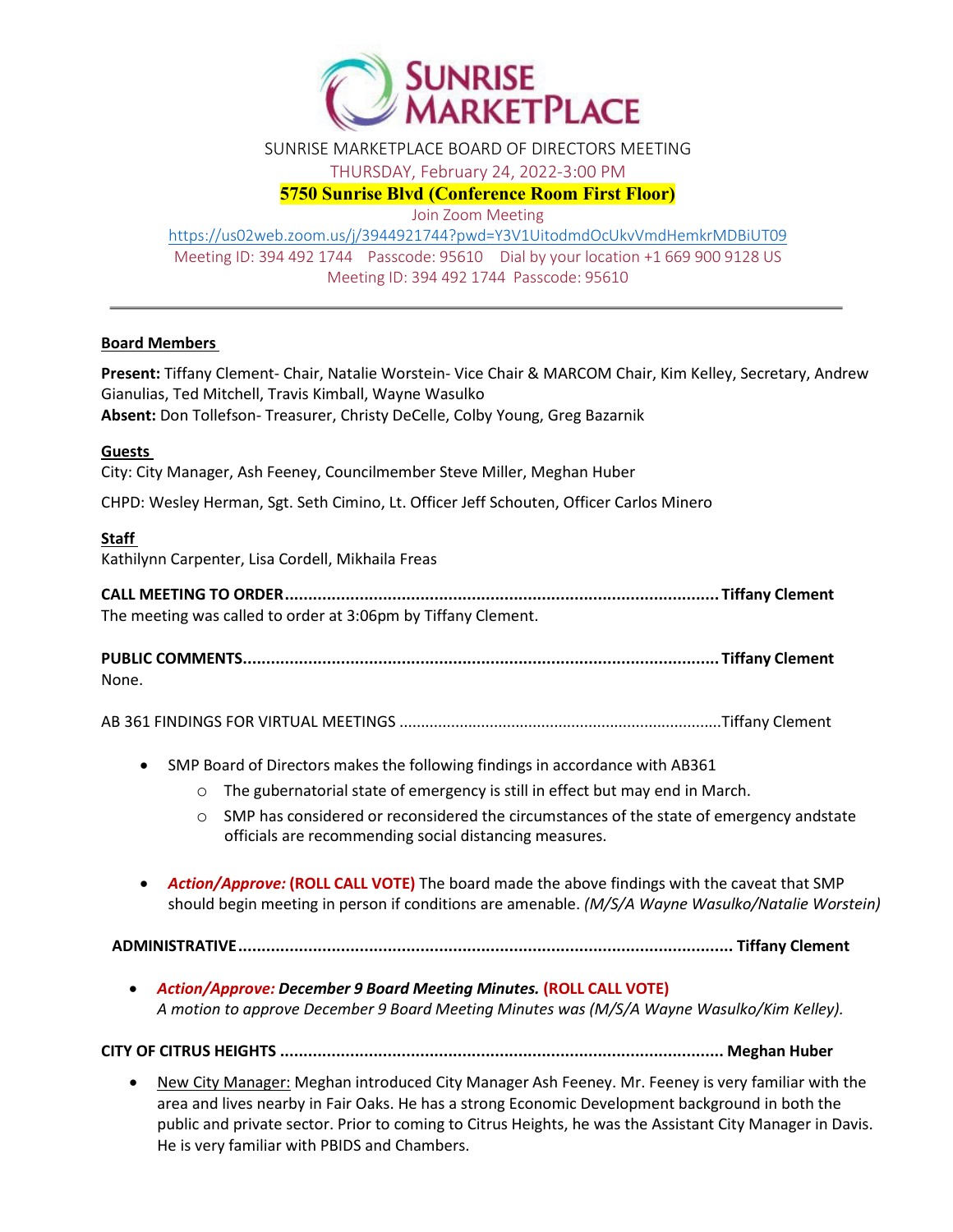- Small Business Grant Program: The City has allocated \$320,000 in ARPA Funds to a small business grant program. The application process has launched and will remain open for 30 days (closing March 26). For a business to qualify they must have 20 full time or less employees, revenue of \$3 million or less (pre-Covid), and have a 25% revenue loss. Grants range from \$2,000 - \$15,000. The City was awarded \$15.6 million and has received the first half of that; \$5.3 million was allocated to reinstate 22 CHPD positions. City staff and Councilmembers will be holding workshops to determine allocation of the remaining approximately \$10 million in funds. The City will receive the second payment in May.
- Greenback work: The contractor is ready to start. The notice to proceed will be issued today which will allow field work to commence within the next two weeks. The project will take place on Greenback from Sunrise to Fair Oaks and will include the Fair Oaks intersection (north and south bound approaches). The area north of the intersection will extend a bit further to include work on the old culvert under Fair Oaks. Once a timeline with details is in place, the City will distribute.
- Zoning Code updates staff report previously distributed. Most relevant are new design guidelines for fences which are visible from the public right of way; updates on use permits and tree mitigation.

### **SECURITY/MAINTENANCE UPDATE .......................................................................Officer Jeff Schouten**

Officer Schouten is working with businesses on crime prevention. Working with retailer Loss Prevention staff and security on spotting criminal activity and advised to perform a "burn", encouraging prevention due to difficulty in getting County Jail to accept suspects. If someone is arrested, it takes him out of the district for several hours to drive suspect to jail and the booking process. He is often turned away due to Covid, Prop 47 theft thresholds or other issues. There were two significant arrests recently at Hobby Lobby, where product was retrieved and a suspect with a firearm at the Sunrise Mall. Officer Schouten has successfully caught several criminals with outstanding warrants.

With the transient issues continuing, it is important to keep vacant buildings secured. Keeping all businesses clean, remove shopping carts and graffiti will help. It is helpful for us to have a key to vacant buildings to be able check them and remove transients. CHPD crime report was presented and was previously distributed.

SMP currently contracts with CHPD for an officer Tuesday thru Friday, 11AM-9PM. Officer Schouten has a reserve officer with him on Tuesday, Thursday, and Friday. However, we have seen an uptick in criminal activity and property damage over the weekends and have therefore added private, armed security to fill in the gaps. NorCal security will work Saturday, Sunday, Monday and Wednesday.

We have also witnessed a significant increase in transient related property damage including broken windows, graffiti, illegally dumped items, and other issues. We have worked with City Wide Property Services on an ad hoc basis on the more egregious issues. Funds are included in the budget for City Wide to provide day-porter service during the week to pick up trash, shopping carts, clean graffiti in the public right of way areas as well as issues that are difficult for a property owner to manage. Board members agreed this was a necessary service and five-day a week service will be approved as part of the budget approval later in the agenda.

#### **PROPOSAL FOR NEW SMP OFFICE.......................................................................... Kathilynn Carpenter**

SMP is working with InterCal Real Estate for office space at Greenfaire Village next to Sacramento Black Rifle. Estimated costs for tenant FFE in the new office is \$35,000; SMP has offered to provide \$10,000 toward tenant improvements which are estimated to be \$50,000- \$75,000. Rent is proposed at \$1,500 per month for 2021. The space is large enough to host training for businesses for fraud, shoplifting prevention, and other issues. Officer Schouten will also be able to do training with loss prevention staff and shopping center security personnel. We also hope to host business networking mixers. We are working toward a June move in. The office expense is included in the budget and will be approved as part of that item.